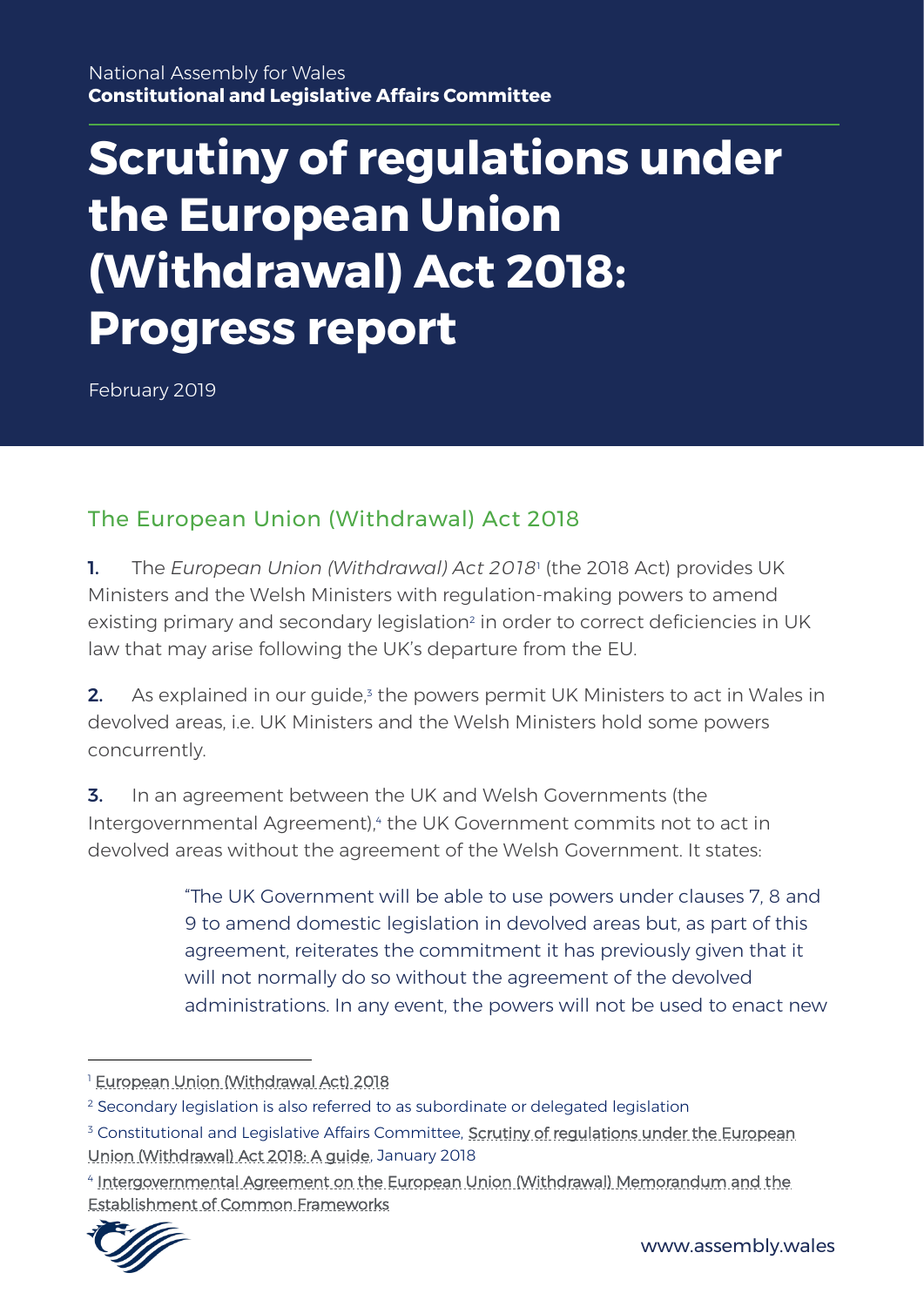policy in devolved areas; the primary purpose of using such powers will be administrative efficiency." 5

4. All regulations to correct deficiencies in EU law, whether made by UK Ministers or the Welsh Ministers, can be identified by the inclusion of the phrase "(EU Exit)" in their title.

### Form of regulations scrutinised

1

5. As part of its scrutiny of legislation arising from the UK's exit from the EU, we have been considering the following:

#### i. Regulations made by the Welsh Ministers

Under the 2018 Act, regulations made by the Welsh Ministers to correct deficiencies in EU law can be subject to the [negative procedure](http://senedd.assembly.wales/mgIssueHistoryHome.aspx?IId=14828) or the [affirmative procedure.](http://senedd.assembly.wales/mgIssueHistoryHome.aspx?IId=14829)<sup>6</sup> In each case, the particular procedure is determined by the 2018 Act itself.

Regulations which the Welsh Ministers propose to make using the negative procedure are subject to sifting (see our guide for further information about the process followed). Such regulations are being referred to as proposed negatives because they are draft regulations that the Welsh Ministers propose to make formally under the negative procedure. As a result of the sifting process, we may recommend that such regulations are subject to the affirmative procedure rather than the negative procedure. However, there is no obligation on the Welsh Government to accept that recommendation.

Regulations that have been sifted, and those that did not need to be sifted because they were already subject to the affirmative procedure, are then scrutinised by the Committee in accordance with Standing Orders 21.2 and 21.3. The outcome of that scrutiny is reported to the National Assembly.

<sup>5</sup> [Intergovernmental Agreement on the European Union \(Withdrawal\) Memorandum and the](https://assets.publishing.service.gov.uk/government/uploads/system/uploads/attachment_data/file/702623/2018-04-24_UKG-DA_IGA_and_Memorandum.pdf)  [Establishment of Common Frameworks,](https://assets.publishing.service.gov.uk/government/uploads/system/uploads/attachment_data/file/702623/2018-04-24_UKG-DA_IGA_and_Memorandum.pdf) (Second) paragraph 8

<sup>&</sup>lt;sup>6</sup> The procedures are formally described in Standing Order 27. Standing Orders are available on the National Assembly's [website.](http://www.assembly.wales/en/bus-home/Pages/bus-assembly-guidance.aspx)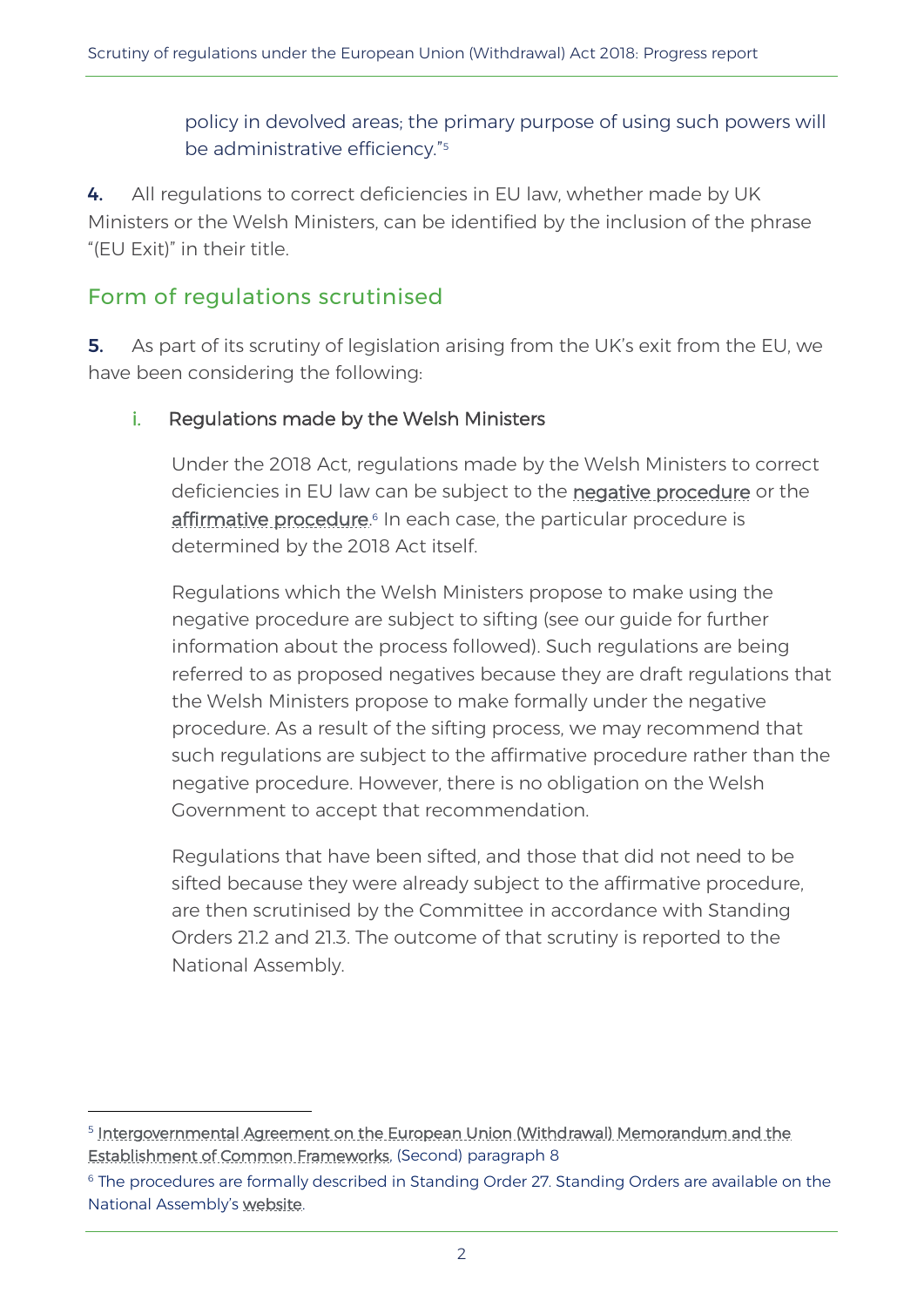In order to manage the number of regulations that may come forward from the Welsh Ministers, we entered into a [Protocol](http://www.senedd.assembly.wales/documents/s80117/Protocol%20-%20October%202018.pdf)<sup>7</sup> with the Welsh Government, which provides in particular for notice two weeks in advance of regulations that are likely to come forward.

#### ii. Regulations made by UK Ministers acting alone in devolved areas (with consent of the Welsh Ministers)

UK Ministers are able to make regulations in devolved areas acting alone under sections 8 and 9 of the 2018 Act. However, under the terms of the Intergovernmental Agreement they can only do so with the consent of the Welsh Ministers. Such regulations made by UK Ministers are laid before the UK Parliament only.

New Standing Order 30C (attached at Annex 1) requires that for such regulations made or to be made by UK Ministers under the 2018 Act, the Welsh Government must lay a statement (30C Written Statement) notifying the National Assembly of the regulations in question, normally within 3 working days of them being laid before the UK Parliament.

Where the regulations amend primary legislation, the Welsh Government must also lay a Statutory Instrument Consent Memorandum under Standing Order 30A. Any member may then table a motion to require the National Assembly to formally give consent to the regulations, provided they lay their own memorandum.

For regulations proposed to be made under the negative procedure by UK Ministers in devolved areas and with the Welsh Government's consent, they too will be subject to a sifting process in the UK Parliament.

#### iii. Regulations made by UK Ministers acting alone in devolved areas (without the consent of the Welsh Ministers)

UK Ministers are able to make regulations in devolved areas under section 23 of the 2018 Act, without the consent of the Welsh Government (because regulations made by UK Ministers under section 23 of the 2018 Act fall outside the scope of the Intergovernmental

<sup>7</sup> *Scrutiny of regulations arising from the UK's exit from the European Union – Protocol between the Welsh Government and the Constitutional and Legislative Affairs Committee of the National Assembly for Wales*, October 2018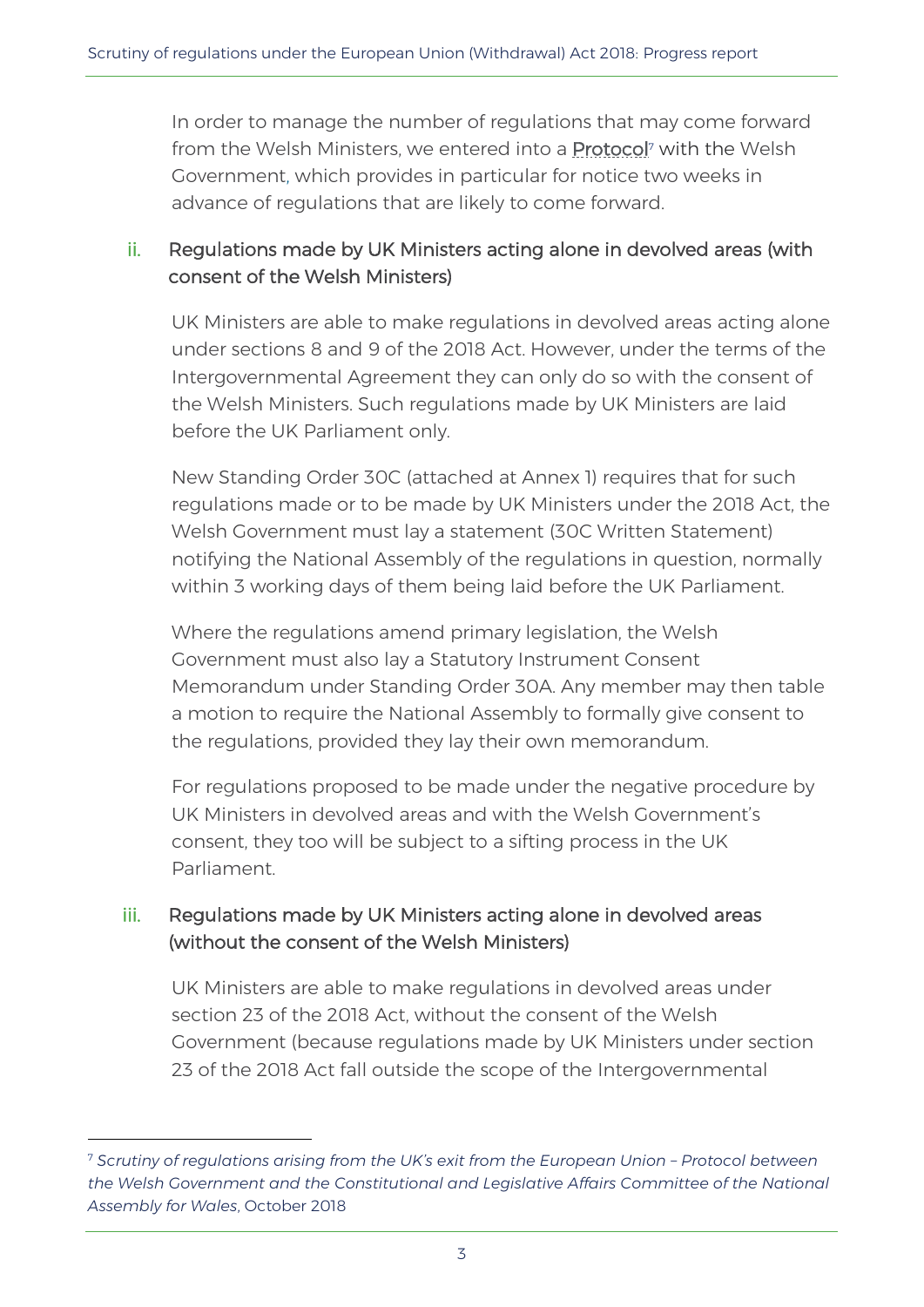Agreement). These regulations will also be laid before the UK Parliament only.

The requirements of Standing Order 30C and Standing Order 30A also apply to such regulations.

These regulations will also be subject to sifting by the relevant UK parliamentary committees.

## Analysis

-

**6.** The table below identifies all exit-related regulations in devolved areas considered by this Committee until the end of January 2019 (whether made, or proposed to be made, by the Welsh Ministers or UK Ministers).

| <b>Meeting Date</b> | Proposed<br>negatives<br>scrutinised <sup>8</sup> | Proposed<br>negatives<br>recommended<br>for affirmative<br>procedure? | <b>Brexit</b><br>regulations<br>scrutinised<br>under SO 21 <sup>9</sup> | <b>Statutory</b><br>Instrument<br>Consent<br><b>Memorandums</b><br>scrutinised | <b>30C Written</b><br><b>Statements</b><br>scrutinised | <b>30C Written</b><br><b>Statements</b><br>with issues<br>reported |
|---------------------|---------------------------------------------------|-----------------------------------------------------------------------|-------------------------------------------------------------------------|--------------------------------------------------------------------------------|--------------------------------------------------------|--------------------------------------------------------------------|
| 5-Nov-2018          | $\circ$                                           | $\circ$                                                               | $\Omega$                                                                | $\overline{2}$                                                                 | 4 (2 of which<br>SICM-related)                         | $\circ$                                                            |
| 12-Nov-018          | $\circ$                                           | $\circ$                                                               | $\circ$                                                                 | $\circ$                                                                        | 4                                                      | $\circ$                                                            |
| 19-Nov-2018         | $\circ$                                           | $\circ$                                                               | $\circ$                                                                 | $\circ$                                                                        | $\mathbb{I}$                                           | $\mathsf{I}$                                                       |
| 26-Nov-2018         | $\circ$                                           | $\circ$                                                               | $\Omega$                                                                | $\circ$                                                                        | 12                                                     | 3                                                                  |
| 3-Dec-2018          | $\circ$                                           | $\circ$                                                               | $\circ$                                                                 | $\overline{2}$                                                                 | 8 (2 of which<br>SICM-related)                         | $\circ$                                                            |
| 10-Dec-2018         | $\circ$                                           | $\circ$                                                               | $\Omega$                                                                | $\overline{2}$                                                                 | 13 (2 of which<br>SICM-related)                        | 4                                                                  |
| 7-Jan-2019          | 3                                                 | $\Omega$                                                              | $\Omega$                                                                | 3                                                                              | 17 (3 of which<br>SICM-related)                        | 6                                                                  |
| 14-Jan-2019         | 4                                                 | $\circ$                                                               | $\circ$                                                                 | 5                                                                              | 14 (5 of which<br>SICM-related)                        | 3                                                                  |
| 21-Jan-2019         | 3                                                 | $\overline{\phantom{a}}$                                              | $\Omega$                                                                | $\circ$                                                                        | $\Omega$                                               | $\Omega$                                                           |
| 28-Jan-2019         | 4                                                 | $\circ$                                                               | $\circ$                                                                 | $\circ$                                                                        | 3                                                      | $\overline{2}$                                                     |
| <b>Total</b>        | 14                                                | ı                                                                     | $\circ$                                                                 | 14                                                                             | 76                                                     | 19                                                                 |

<sup>&</sup>lt;sup>8</sup> This does not include proposed negatives laid in January but not due to be sifted until February 9 . This does not include proposed negative regulations sifted by the Committee that have since been made but have yet to be scrutinised by the Committee under Standing Orders 21.2 and 21.3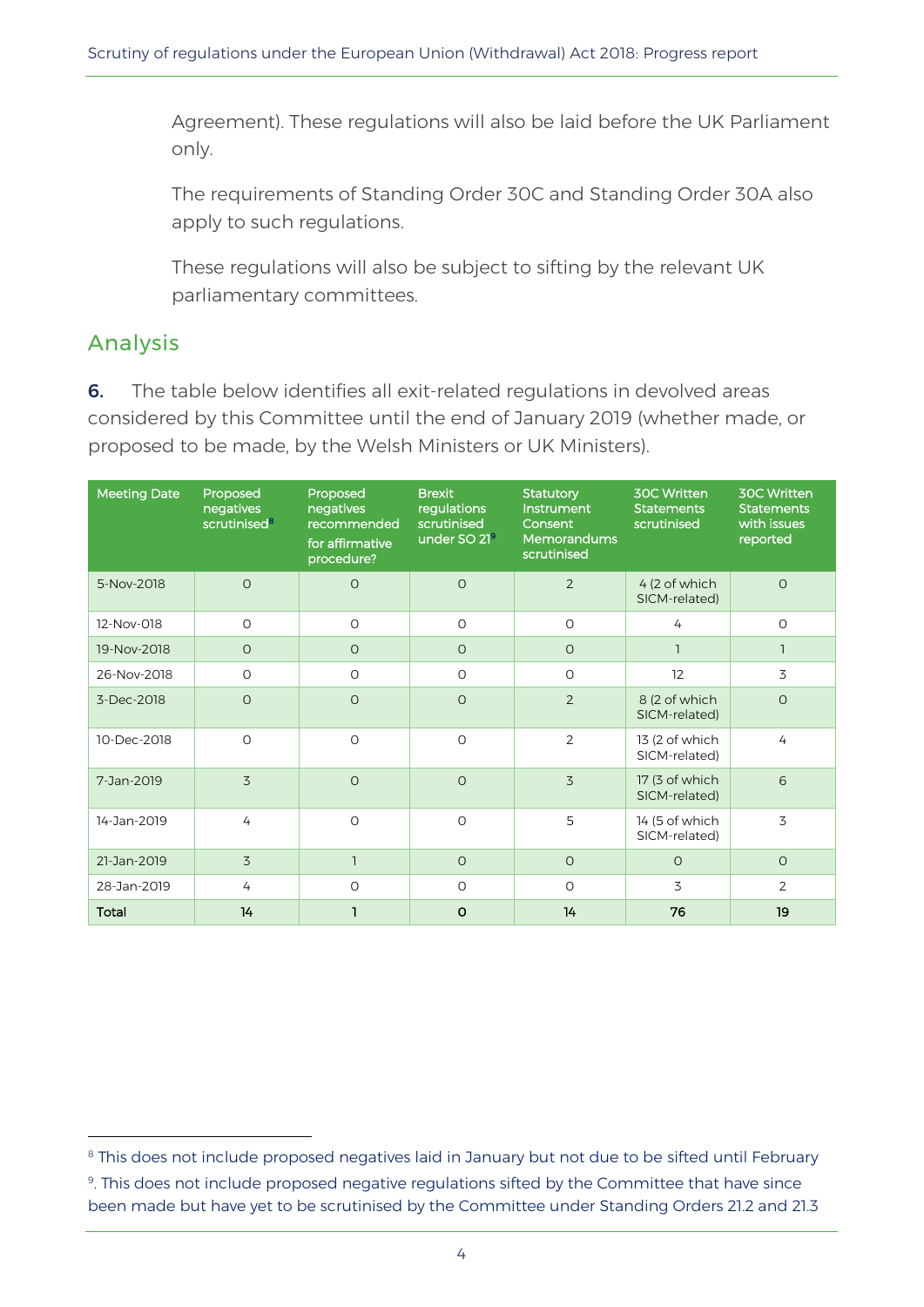

Some of the information is also represented in the pie chart below.

**7.** All the regulations, and the associated reports on their scrutiny, are available on our [webpages.](http://www.assembly.wales/en/bus-home/committees/Pages/Committee-Profile.aspx?cid=434)

8. As regards our scrutiny of 30C Written Statements, we have identified three key issues that have necessitated writing to the Welsh Government seeking clarification. These are as follows:

We have been concerned at the lack of detailed information contained in written statements, particularly as regards identifying the specific provisions within regulations to which the Welsh Ministers are giving consent. Our letter of 14 January 2019<sup>10</sup> to the Minister for Finance and Trefnydd, to which we look forward to receiving a response in due course, said:

"The Welsh Government's response states that the Welsh Ministers consider and consent to the statutory instrument (SI) as a whole, rather than confine their consideration to the devolved areas. While that may be the case, we are unclear why the written statement cannot detail the specific provisions for which consent is being given, i.e. which parts of each SI make provision in devolved areas.

For that reason, we would be grateful if you could confirm that the specific provisions for which consent is being given are identified before

<sup>&</sup>lt;sup>10</sup> [Letter to the Minister for Finance and Trefnydd, 14 January 2019](http://www.senedd.assembly.wales/documents/s83761/Letter%20to%20the%20Minister%20for%20Finance%20and%20Trefnydd%20-%2014%20January%202019.pdf)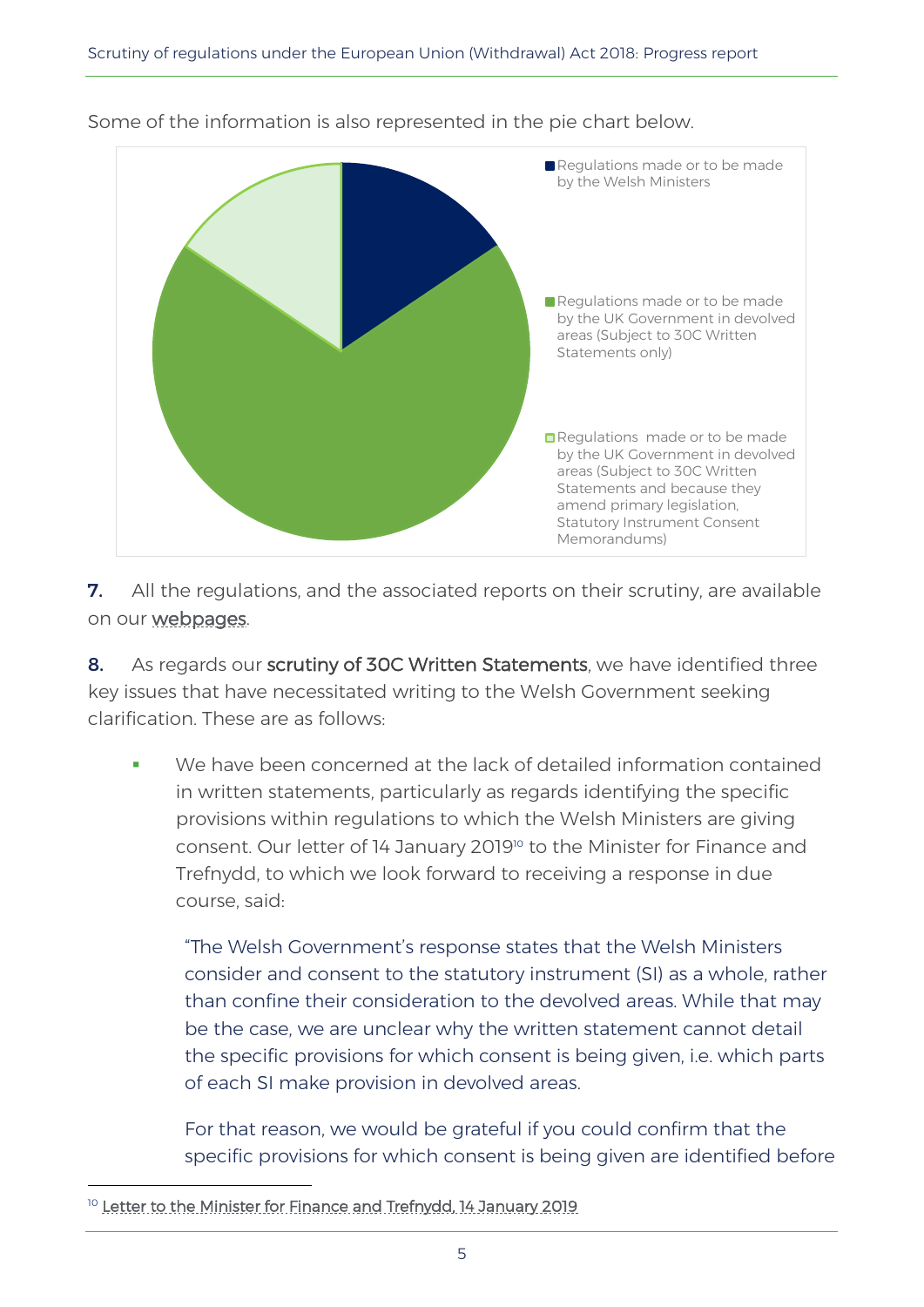the Welsh Ministers make a decision to give that consent to the UK Ministers. In our view this would be necessary to ensure compliance with the intergovernmental agreement relating to the use of concurrent powers."

- The Welsh Government has consented to the UK Government making negative procedure statutory instruments that restrict the legislative competence of the National Assembly for Wales, without the Assembly having a role. We have written<sup>"</sup> to the Welsh Government about The Plant Breeders' Rights (Amendment etc.) (EU Exit) Regulations 2018 and have raised our concerns with the House of Lords Secondary Legislation Scrutiny Committee given the role it has in scrutinising these regulations.<sup>12</sup> We have identified similar concerns with the following 30C written statements:
	- The Pesticides (Maximum Residue Levels) (Amendment etc.) (EU Exit) Regulations 2019;
	- **The Ozone-Depleting Substances and Fluorinated Greenhouse** Gases (Amendments etc) (EU Exit) Regulations 2018;
	- **•** The Environment and Wildlife (Legislative Functions) (EU Exit) Regulations 2019;<sup>13</sup>
	- **The Nutrition (Amendment etc) (EU Exit) Regulations 2019.**<sup>14</sup>
- We have identified two sets of regulations that appear to be in breach of the Intergovernmental Agreement in that they do not comply with the requirement that the UK Government's powers under the 2018 Act will not be used to enact new policy in devolved areas; we believe the Welsh Ministers should have made these regulations. We are seeking clarification<sup>15</sup> from the Welsh Government about the approach adopted for these regulations, namely:
	- **The Animal Welfare (Amendment) (EU Exit) Regulations 2018;**

<sup>&</sup>lt;sup>11</sup> [Letter to the Minister for Finance and Trefnydd, 14 January 2019](http://www.senedd.assembly.wales/documents/s83760/Letter%20to%20the%20Minister%20for%20Finance%20and%20Trefnydd%20-%2014%20January%202019.pdf)

<sup>&</sup>lt;sup>12</sup> Letter to Lord Trefgarne, Chairman, House of Lords Secondary Legislation Scrutiny Committee, 14 [January 2019](http://www.senedd.assembly.wales/documents/s83763/Letter%20to%20the%20Secondary%20Legislation%20Scrutiny%20Committee%20-%2014%20January%202019.pdf)

<sup>&</sup>lt;sup>13</sup> [Letter to the Minister for Finance and Trefnydd, 31 January 2019](http://www.senedd.assembly.wales/documents/s83871/Letter%20from%20the%20Minister%20for%20Finance%20and%20Trefnydd%20-%20January%202019.pdf)

<sup>&</sup>lt;sup>14</sup> [Letter to the Minister for Finance and Trefnydd, 31 January 2019](http://senedd.assembly.wales/documents/s83870/Letter%20from%20the%20Minister%20for%20Finance%20and%20Trefnydd%20-%20January%202019.pdf)

<sup>&</sup>lt;sup>15</sup> [Letter to the First Minister, 14 January 2019](http://senedd.assembly.wales/documents/s83762/Letter%20to%20the%20First%20Minister%20-%2014%20January%202019.pdf) and [related correspondence](http://senedd.assembly.wales/mgIssueHistoryHome.aspx?IId=23369)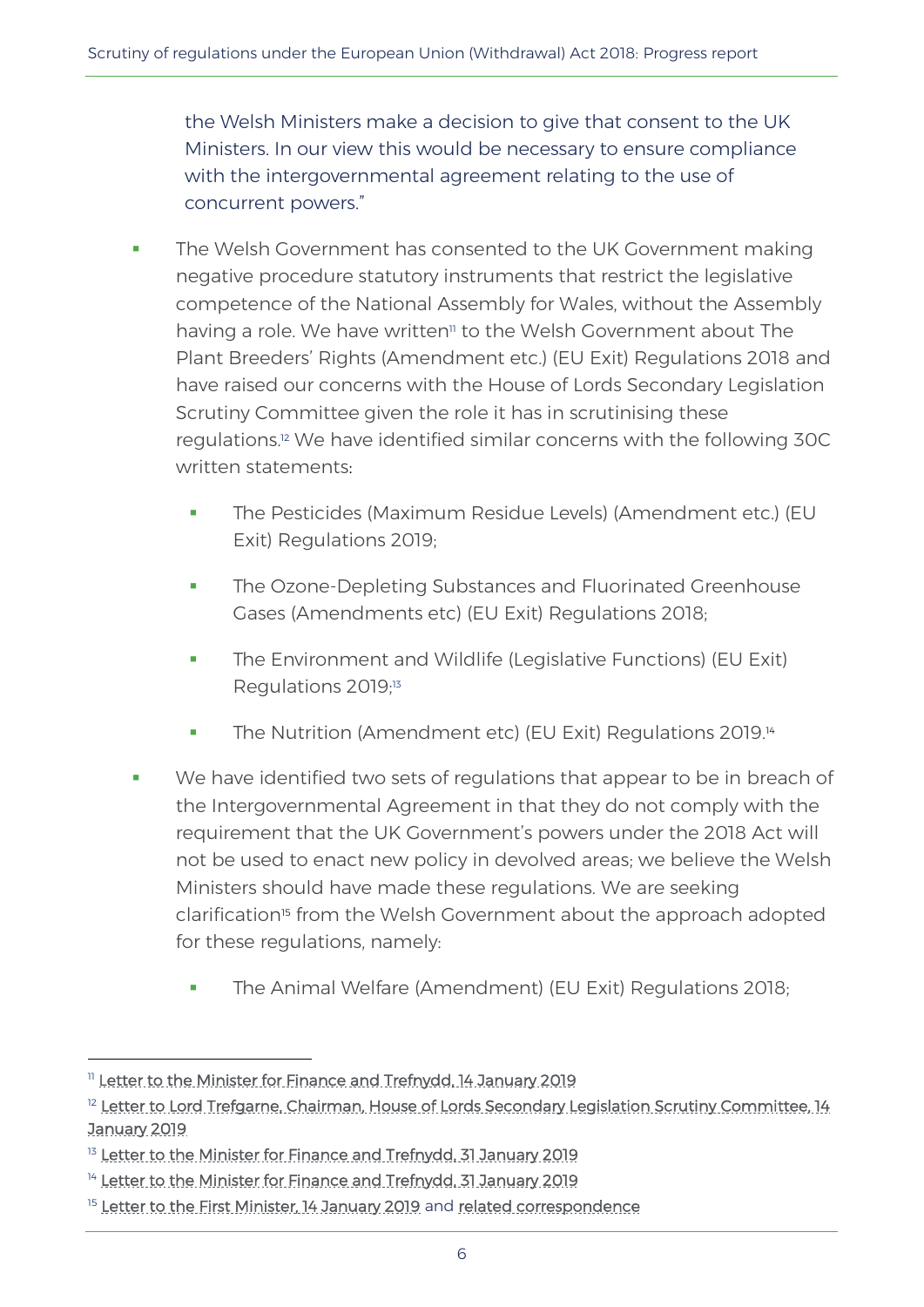- **The Floods and Water (Amendment etc.) (EU Exit) Regulations** 2019.
- 9. Other issues we have identified include:
	- incorrect references within the statement to the existing legislation that is being amended;
	- **•** lack of clarity within the statement regarding the existing legislative framework and how that impacts on the approach pursued in the regulations;
	- **•** lack of clarity within the statement regarding the effect of the amendments being made by the regulations;
	- **•** the statement failing to highlight to what degree the National Assembly's legislative competence is effected by the regulations;
	- **•** the statement failing to highlight to what degree the Welsh Minister's legislative competence is effected by the regulations;
	- **•** the statement appearing to accompany regulations that relate to a nondevolved area;
	- the statement containing incomplete details of which regulations are being amended.

10. On two occasions the Welsh Government has laid revised 30C written statements related to air quality regulations to correct serious errors. 16

11. As regards Statutory Instrument Consent Memorandums laid, the Welsh Government has not tabled any motions seeking the consent of the National Assembly to the regulations that are the subject of the memorandums. <sup>17</sup> The Welsh Government has provided a range of explanations for this approach in correspondence with us:

not believing a debate on the relevant Statutory Instrument Consent Memorandums would be a productive use of "valuable plenary time";

<sup>&</sup>lt;sup>16</sup> Revised written statement - The Air Quality (Amendment of Domestic Regulations) (EU Exit) [Regulations 2018;](http://www.senedd.assembly.wales/documents/s82451/WS-30C534%20-%20The%20Air%20Quality%20Amendment%20of%20Domestic%20Regulations%20EU%20Exit%20Regulations%202018%20REVISE.pdf) [Revised written statement – The Air Quality \(Miscellaneous Amendment and](http://www.senedd.assembly.wales/documents/s82452/WS-30C535%20-%20The%20Air%20Quality%20Miscellaneous%20Amendment%20and%20Revocation%20of%20Retained%20Direct%20EU%20Legislat.pdf)  [Revocation of Retained Direct EU Legislation\) \(EU Exit\) Regulations 2018](http://www.senedd.assembly.wales/documents/s82452/WS-30C535%20-%20The%20Air%20Quality%20Miscellaneous%20Amendment%20and%20Revocation%20of%20Retained%20Direct%20EU%20Legislat.pdf)

<sup>&</sup>lt;sup>17</sup> Statutory Instruments requiring Assembly consent (Statutory Instrument Consent [Memorandums\)](http://senedd.assembly.wales/mgIssueHistoryHome.aspx?IId=20457)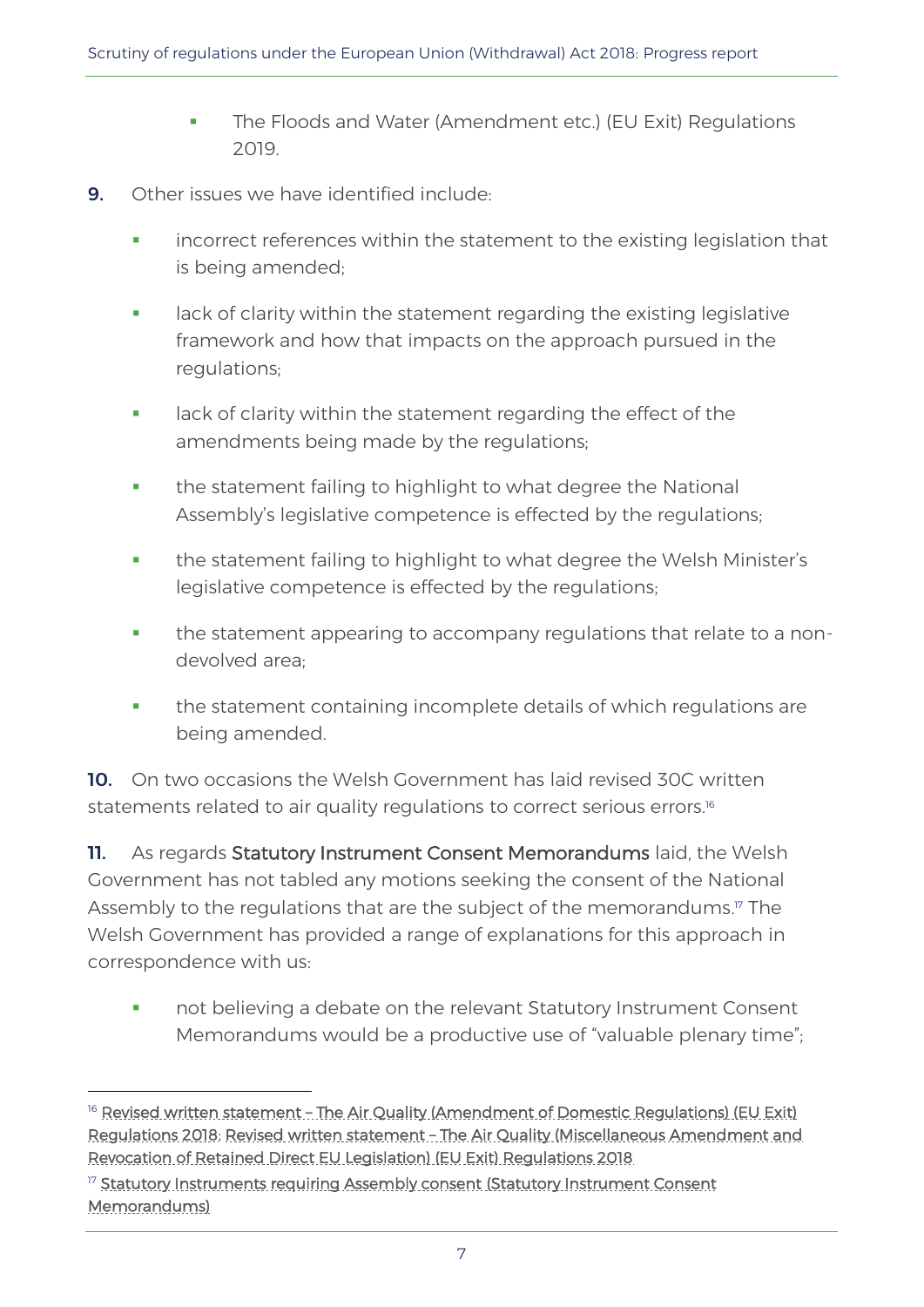- **•** the relevant regulations are restricted to making corrections to deficiencies in law that will arise as a result of the UK leaving the EU;
- **•** the provisions of the relevant regulations are technical in nature, and there is no divergence in policy between the Welsh Government and the UK Government;
- **•** the Welsh Government's interest in the relevant regulations is restricted to operability amendments that will arise as a result of the UK leaving the EU.

12. Suzy Davies AM did table a motion in respect of one Statutory Instrument Consent Memorandum<sup>18</sup> (and also laid her own memorandum<sup>19</sup>). As a result, the National Assembly consented to the making of regulations that amended primary legislation within the legislative competence of the Assembly.<sup>20</sup>

13. On 4 December 2019, the Llywydd wrote to the First Minister<sup>21</sup> expressing concern on behalf of Committee Chairs at the extent to which UK Ministers are acting on the behalf of the Welsh Ministers. In his response, on 11 January 2019, the First Minister said that:

> "If we had taken the decision that all EU Exit legislation in devolved areas was to be made in Wales, then between September 2018 and March 2019 it would have required an additional 200 SIs and 4-6 Bills to be laid in the Assembly. Even if it were possible to suspend all other business of the Government and the Assembly for this period, the Brexit legislation programme would have required six months of the Assembly's and the Government's time to be spent making more legislation than is normally made in a year in Wales. It would only be possible to pass the necessary Bills in that time by following a fast track procedure which would limit their scrutiny by the Assembly.

I currently expect 140-150 UK Government EU Exit SIs to be made in areas devolved to Wales ahead of exit day, though this number is subject to change as SIs are merged or disaggregated and new ones emerge. Almost all of these will require the consent of the Welsh

<sup>&</sup>lt;sup>18</sup> In accordance with Standing Order 30A.10

<sup>&</sup>lt;sup>19</sup> As required by Standing Order 30A.3

<sup>20</sup> RoP, 16 January 2019

<sup>&</sup>lt;sup>21</sup> [Letter from the Llywydd to the First Minister, 4 December 2018](http://senedd.assembly.wales/documents/s81953/CLA5-32-18%20-%20Paper%2048.pdf)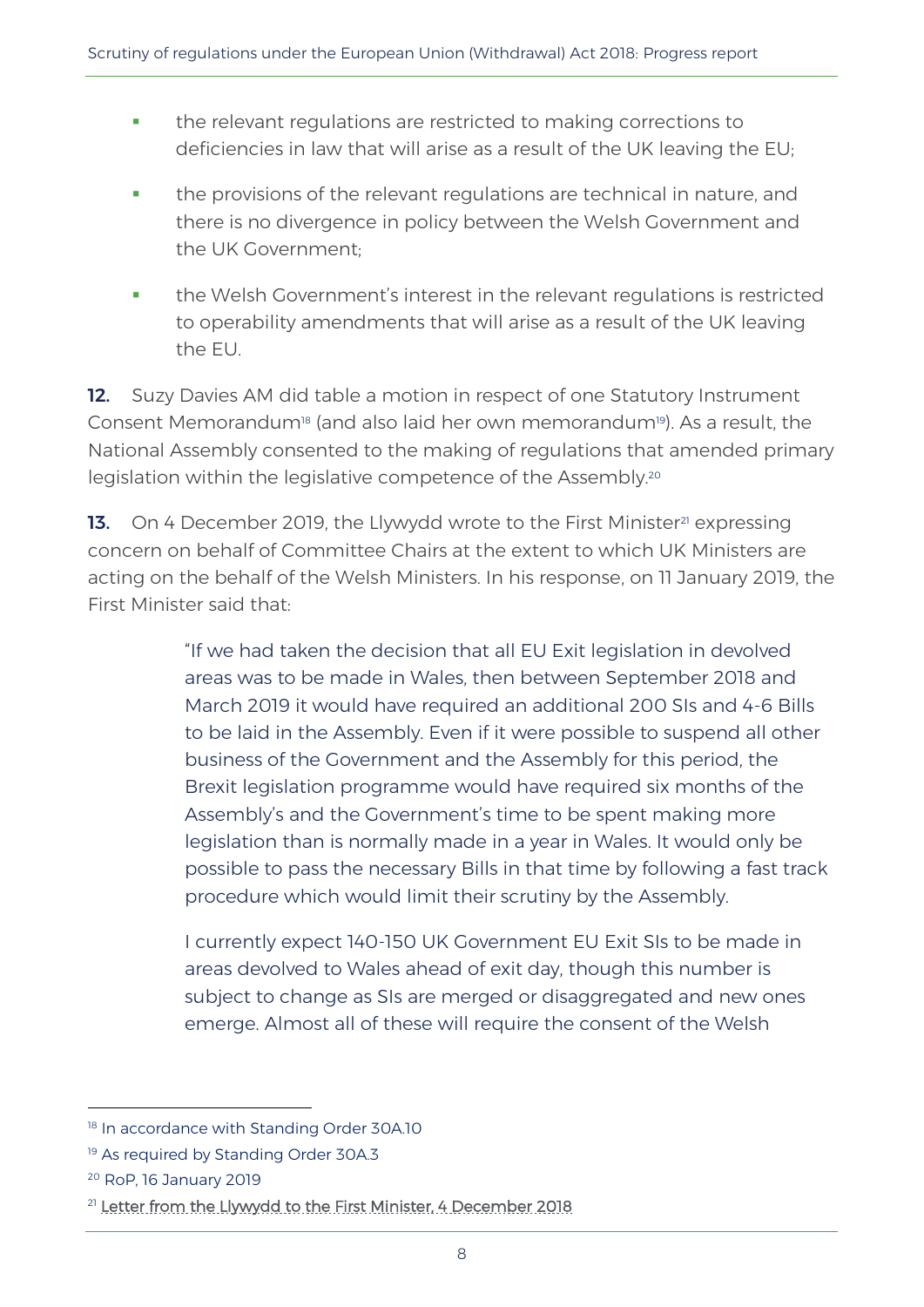Ministers through the process set out in the Intergovernmental Agreement.

The Welsh Ministers only consent to the UK SIs where there is no divergence on policy between Wales and the UK, and on that basis the SIs are not politically sensitive. These SIs are for the purpose of making the corrections so that the statute book will be operable at the point of EU exit and are being made by the UK Government, with the consent of the Welsh Ministers." 22

14. He also said:

"I understand that the Constitutional and Legislative Affairs Committee is intending to produce a report on the written statements laid so far. I look forward to receiving that report and to considering any improvements the Committee recommends." 23

#### **Commentary**

-

**15.** We had not anticipated the extent to which the UK Government has been acting in devolved areas through primary and subordinate legislation.

**16.** This report focuses mainly on the use of subordinate legislation being made by the UK Government; our views and concerns on the use of primary legislation have been expressed in our reports on the Welsh Government's Legislative Consent Memorandums laid in respect of the [Agriculture Bill](http://www.assembly.wales/laid%20documents/cr-ld12021/cr-ld12021-e.pdf)<sup>24</sup> and the Healthcare [\(International Arrangements\) Bill](http://www.assembly.wales/laid%20documents/cr-ld12062/cr-ld12062-e.pdf)<sup>25</sup> .

17. We note the observations of the First Minister expressed in his letter of 11 January 2019. In our view, the concerns expressed relate to the capacity and priorities of the Welsh Government in dealing with the volume of legislation needed to correct the Welsh statute book, rather than the ability of the National Assembly to undertake appropriate scrutiny of that legislation. It is a matter for the Business Committee to determine the way in which the business of the

<sup>&</sup>lt;sup>22</sup> [Letter from the First Minister to the Llywydd, 11 January 2019](http://senedd.assembly.wales/documents/s83632/CLA5-04-19%20-%20Paper%2017.pdf)

<sup>&</sup>lt;sup>23</sup> [Letter from the First Minister to the Llywydd, 11 January 2019](http://senedd.assembly.wales/documents/s83632/CLA5-04-19%20-%20Paper%2017.pdf)

<sup>&</sup>lt;sup>24</sup> Constitutional and Legislation Affairs Committee Report, The Welsh Covernment's Legislative [Consent Memorandum on the Agriculture Bill, January 2019](http://www.assembly.wales/laid%20documents/cr-ld12021/cr-ld12021-e.pdf)

<sup>&</sup>lt;sup>25</sup> Constitutional and Legislation Affairs Committee Report, The Welsh Government's Legislative [Consent Memorandum on the Healthcare \(International Arrangements\) Bill, January 2019](http://www.assembly.wales/laid%20documents/cr-ld12062/cr-ld12062-e.pdf)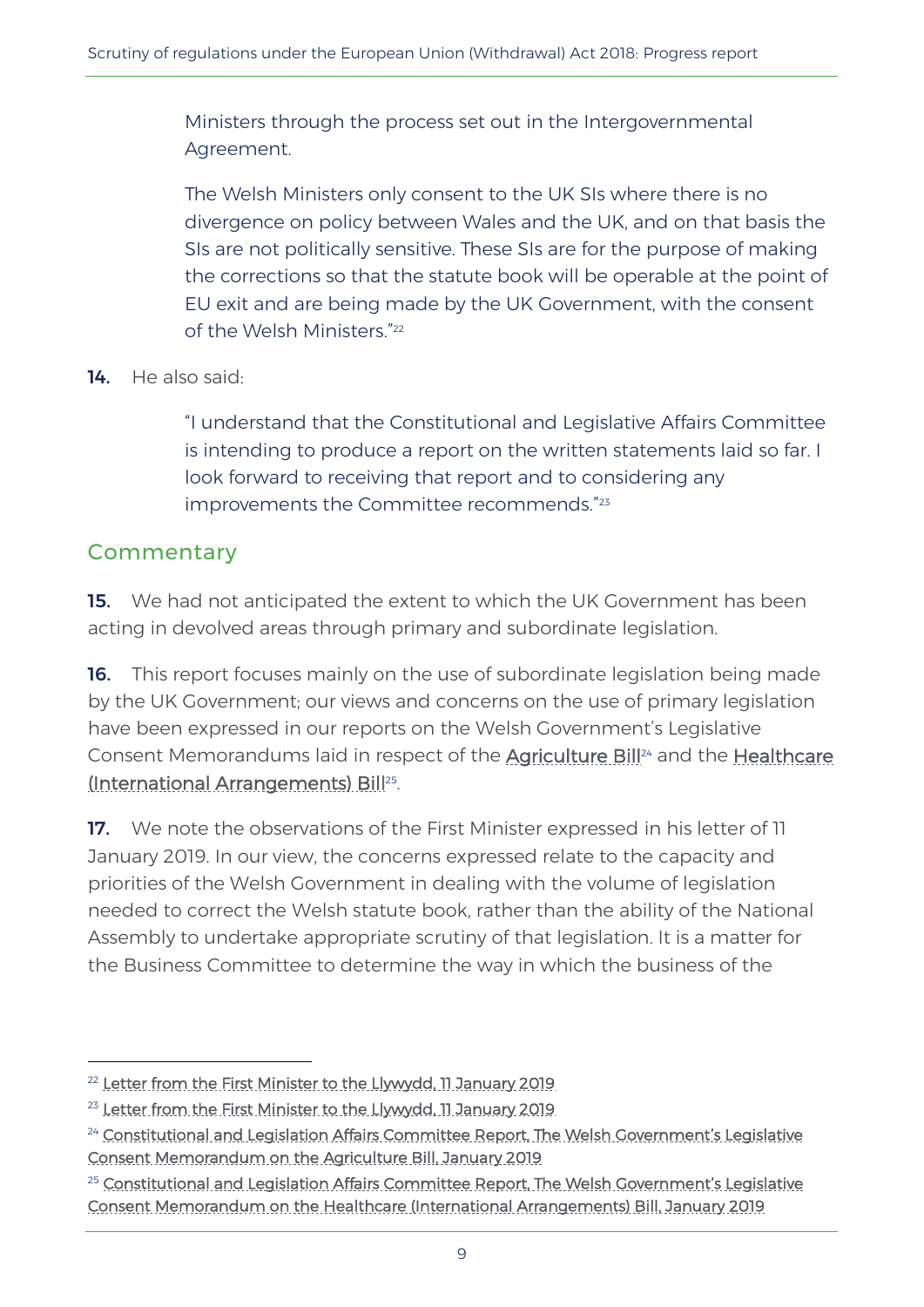Assembly is conducted and if necessary, to manage any increase in workload that arises from the UK's departure from the EU.

18. The First Minister's letter of 11 January states "The Welsh Ministers only consent to the UK SIs where there is no divergence on policy between Wales and the UK, and on that basis the SIs are not politically sensitive". However, this is at odds with the Intergovernmental Agreement which states that "the powers will not be used to enact new policy in devolved areas; the primary purpose of using such powers will be administrative efficiency". We consider this apparent contradiction to be a matter that requires an urgent response from the First Minister.

**19.** While we accept that the Welsh Government is under time and resource pressure, we believe that it has not got the balance right between permitting the UK Ministers to act on behalf of the Welsh Ministers and making its own legislation.

20. Addressing the need to correct the Welsh statute book as a consequence of the UKs exit from the EU is an important function. The National Assembly should have a greater role in scrutinising that process. We believe that the Welsh Government has been too reliant on the UK Ministers to act on the Welsh Ministers behalf and should have taken on responsibility for more of this work itself. As we highlight above, the existing approach has led to the identification of a reduction in the National Assembly's legislative competence *after* consent has been given by the Welsh Ministers. Not only does this represent a change in policy it is also in our view politically sensitive and is therefore difficult to understand on what basis the Welsh Government has consented to the regulations in question.

21. Moreover, the general approach being taken is also at odds with the Welsh Government asking for, and being given, the power to make correcting regulations, but then not using it all in respect of retained direct EU law.<sup>26</sup> When the National Assembly agreed the Legislative Consent Memorandum on the 2018 Act,<sup>27</sup> it seems to us that it did so, in part at least, on the basis that the Welsh Government had secured amendments to the Bill that gave the Welsh Ministers additional powers to make regulations.<sup>28</sup> Now, the Welsh Ministers are not using

1

<sup>&</sup>lt;sup>26</sup> Welsh Government, Supplementary Legislative Consent Memorandum (Memorandum No. 2) [European Union \(Withdrawal\) Bill,](http://www.assembly.wales/laid%20documents/lcm-ld11525/lcm-ld11525-e.pdf) April 2018, paragraph 8, 4<sup>th</sup> bullet point

<sup>27</sup> RoP, 15 May 2018

<sup>&</sup>lt;sup>28</sup> And given the wording of the Supplementary LCM laid by the Welsh Government on the Bill, it seems that giving these additional powers to the Welsh Ministers was one of the key reasons why the Welsh Government was able to recommend the Assembly consent to the Bill.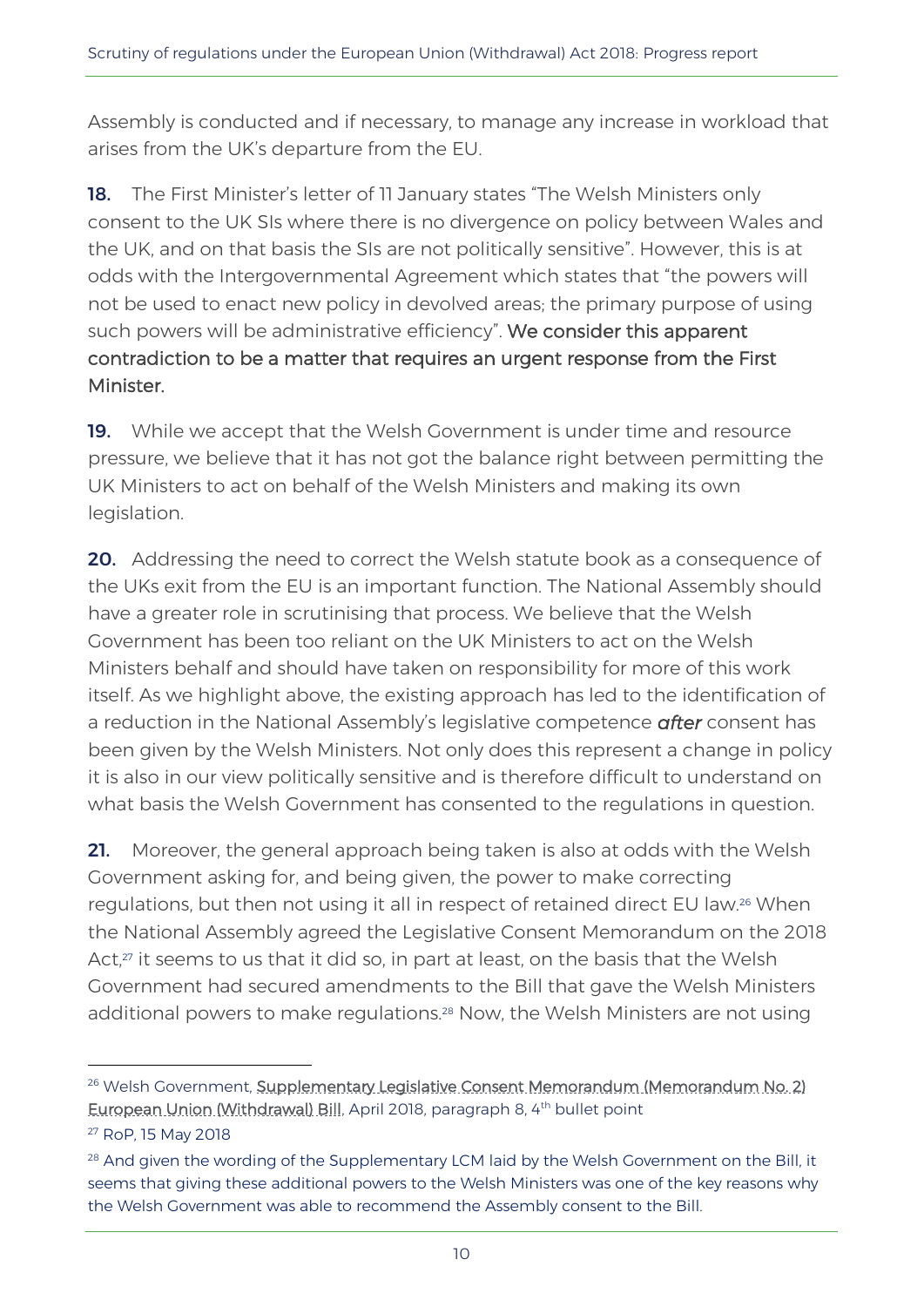those powers extensively (as at 31 January 2019, the Welsh Ministers have made only six sets of regulations under the 2018 Act). Instead, they are relying heavily on UK Ministers to make regulations that correct EU-derived domestic legislation in devolved areas, and they are relying completely on UK Ministers to make regulations that correct direct EU legislation in devolved areas.

22. Unless there is a delay to the UK's exit from the EU, we recognise that the adopted approach cannot be changed. However, it remains unclear why this position has arisen.

#### 23. We believe the Welsh Government can change its approach to 30C Written Statements. The quality of these statements and the information they contain must be improved by addressing the concerns we have highlighted in paragraph 9 above.

24. While not the original intention, the Intergovernmental Agreement would appear to have become a mechanism for bypassing the scrutiny of changes in Welsh Government policy. It is also facilitating an apparent reduction, with the consent of the Welsh Ministers, of the legislative competence of the National Assembly.

25. On issues of consent, we are also concerned that the Welsh Government is not using the Statutory Instrument Consent Memorandum process as it should be. We have not, to date, commented on whether a Statutory Instrument Consent Memorandum should be subject to a consent motion, because we do not believe that it should become a matter for routine decision by this Committee, particularly when the Welsh Government would be under no obligation to accept any recommendation we make. 29

26. We believe that all Brexit-related Statutory Instrument Consent Memorandums should be subject to a consent motion tabled by the Welsh Government. As matters currently stand, the Statutory Instrument Consent Memorandum process is being used as a means for the Welsh Ministers to provide consent by default. To use a relatively familiar analogy, the consent process has taken on the features of the negative procedure process for the consideration of statutory instruments; consent is deemed to have been given

 $29$  We have however made a recommendation that motions should be tabled for Statutory Instrument Consent Memorandums laid as a consequence of the UK Government's Healthcare (international Arrangements) Bill. See paragraphs 46-50 and recommendation or our report, The Welsh Government's Legislative Consent Memorandum on the Healthcare (International Arrangements) Bill.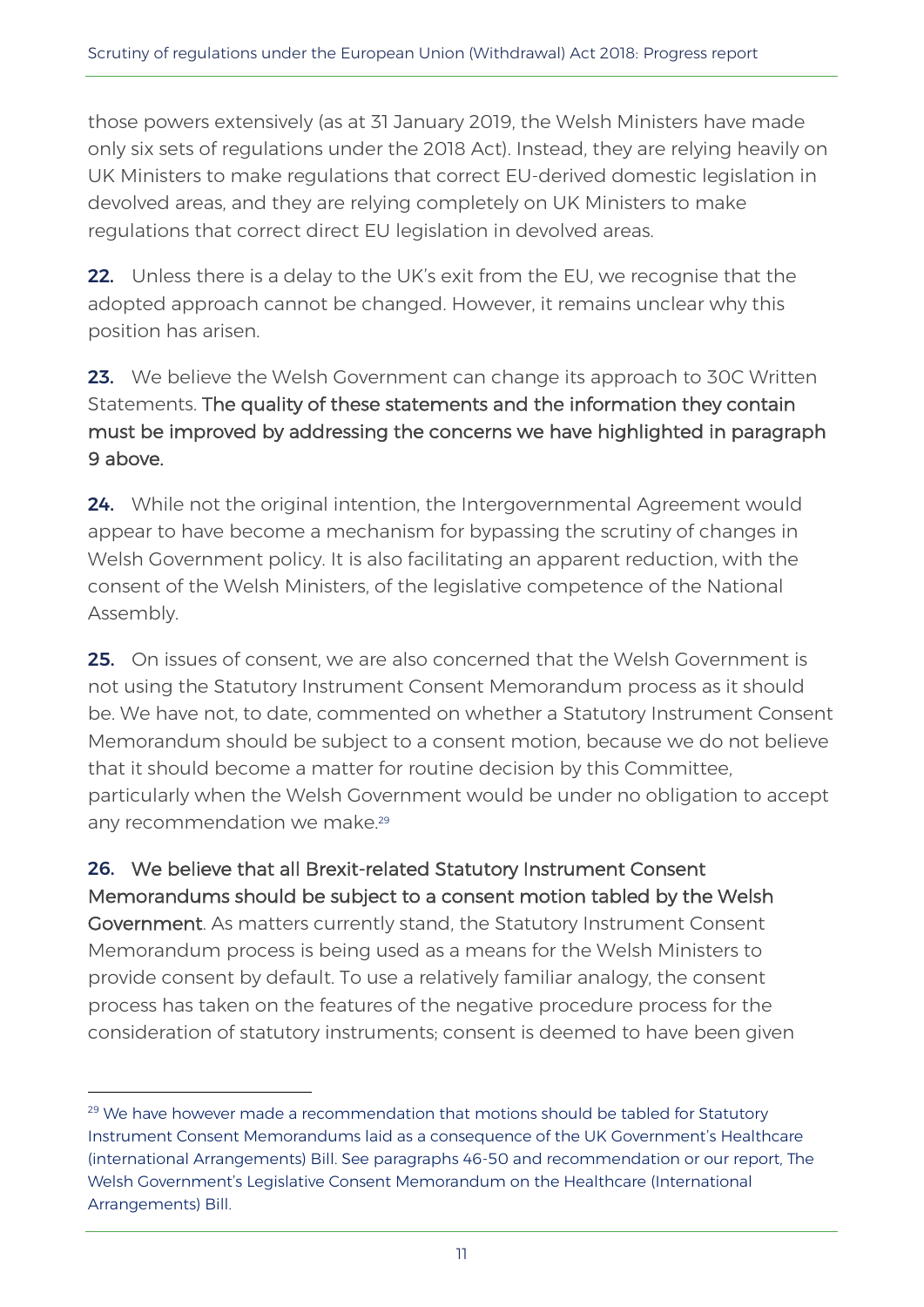unless an Assembly Member intervenes. That is neither appropriate nor within the spirit of Standing Order 30A.<sup>30</sup>

27. In reaching this view, we do not believe that it is appropriate to place the burden for tabling a motion on a backbench Assembly Member, given that they are obliged to table their own Statutory Instrument Consent Memorandum in order to do so. If the Welsh Government is right that such issues are technical and non-controversial, the National Assembly can approve a motion with little or no debate.

28. More worryingly, if the Welsh Government has established the principle with the UK Government that the consent of the National Assembly is not generally required, then it is not clear what effect a decision of the National Assembly to vote down a consent motion (ie to refuse consent) would have.

29. There is one final observation we would like to make regarding the way in which the Welsh Government is seeking to justify its reasons for consenting to the UK Government acting in devolved areas.

**30.** We have noted that in its Statutory Instrument Consent Memorandums, as justification for why it is appropriate for the regulations to make the relevant provision, the standard form of words tends to be:

> "There is no divergence between the Welsh Government and the UK Government on the policy for the amendment. Therefore, making separate SIs in Wales and England would lead to duplication, and unnecessary complication of the statute book. This approach promotes clarity and accessibility during this period of change."

**31.** Similar wording is used when consenting through the 30C Written Statements process, with the following wording also appearing regularly:

> "Consenting to a UK wide SI ensures that there is a single legislative framework across the UK which promotes clarity and accessibility during this period of change. In these exceptional circumstances, the Welsh Government considers it appropriate that the UK Government legislates on our behalf in this instance."

**32.** This justification on grounds of clarity and accessibility lacks credibility and seems a strange approach to advocate particularly in the context of devolution.

<sup>&</sup>lt;sup>30</sup> Business Committee, Proposed amendments to Standing Orders 29 and 30: Consent in Relation [to UK Parliament Bills,](http://senedd.assembly.wales/documents/s16745/24%20April%202013%20-%20Proposed%20amendments%20to%20Standing%20Orders%2029%20and%2030%20Consent%20in%20Relation%20to%20UK%20Parliame.pdf) April 2013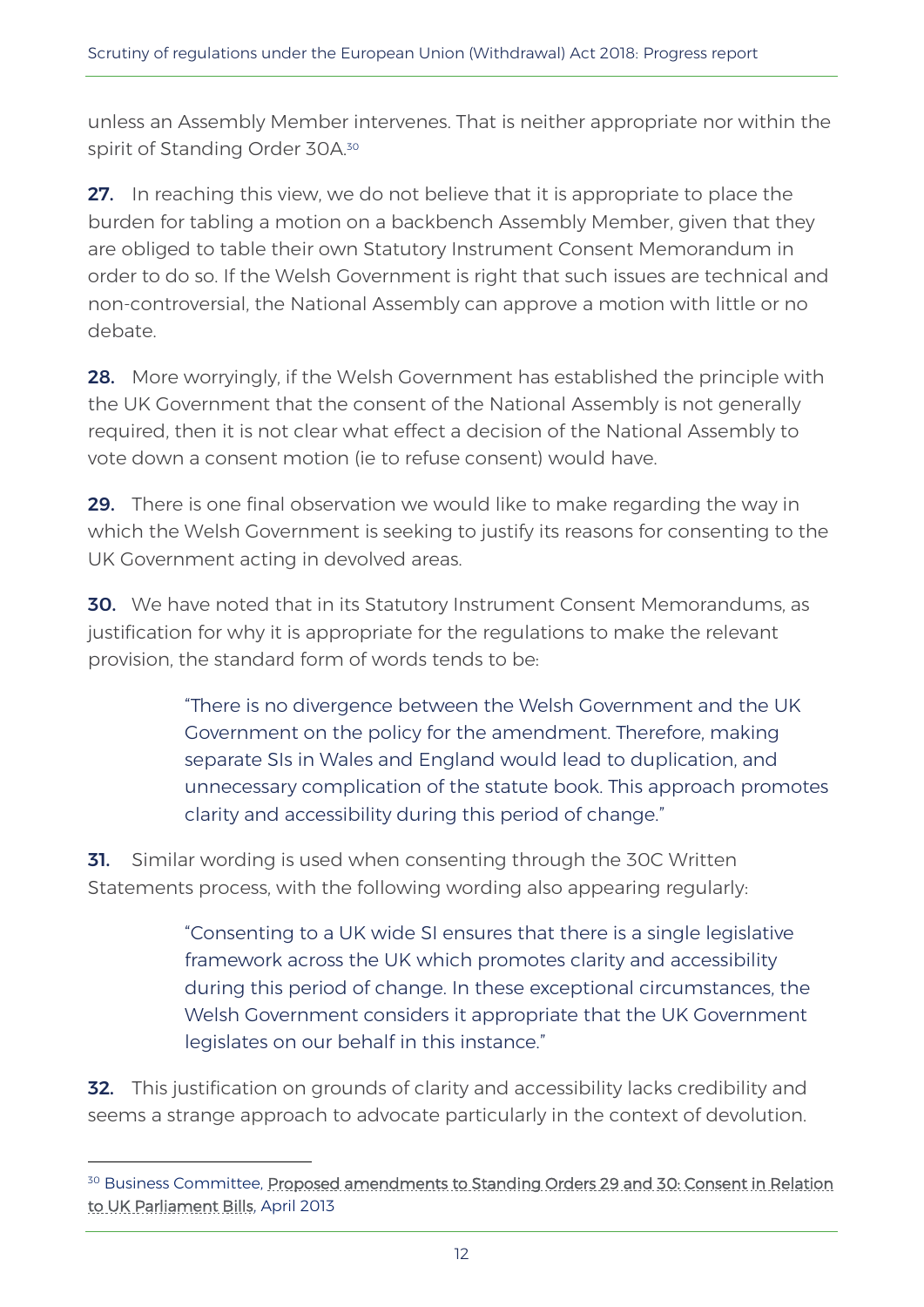33. While we understand the complexities in correcting the statute book because of the UK's exit from the EU and the need for administrative efficiency, we are concerned that the approach being adopted makes the Welsh statute book less accessible. This is a point we made recently in our report on Welsh Government's LCM on the Agriculture Bill)<sup>31</sup> and that also arose in an evidence session on the Welsh Government's Legislation (Wales) Bill,<sup>32</sup> which aims to make legislation more accessible to Welsh citizens.

<sup>&</sup>lt;sup>31</sup> Constitutional and Legislation Affairs Committee Report, The Welsh Government's Legislative [Consent Memorandum on the Agriculture Bill, January 2019,](http://www.assembly.wales/laid%20documents/cr-ld12021/cr-ld12021-e.pdf) paragraph 109 <sup>32</sup> CLA Committee, RoP, [5-20], 10 December 2018